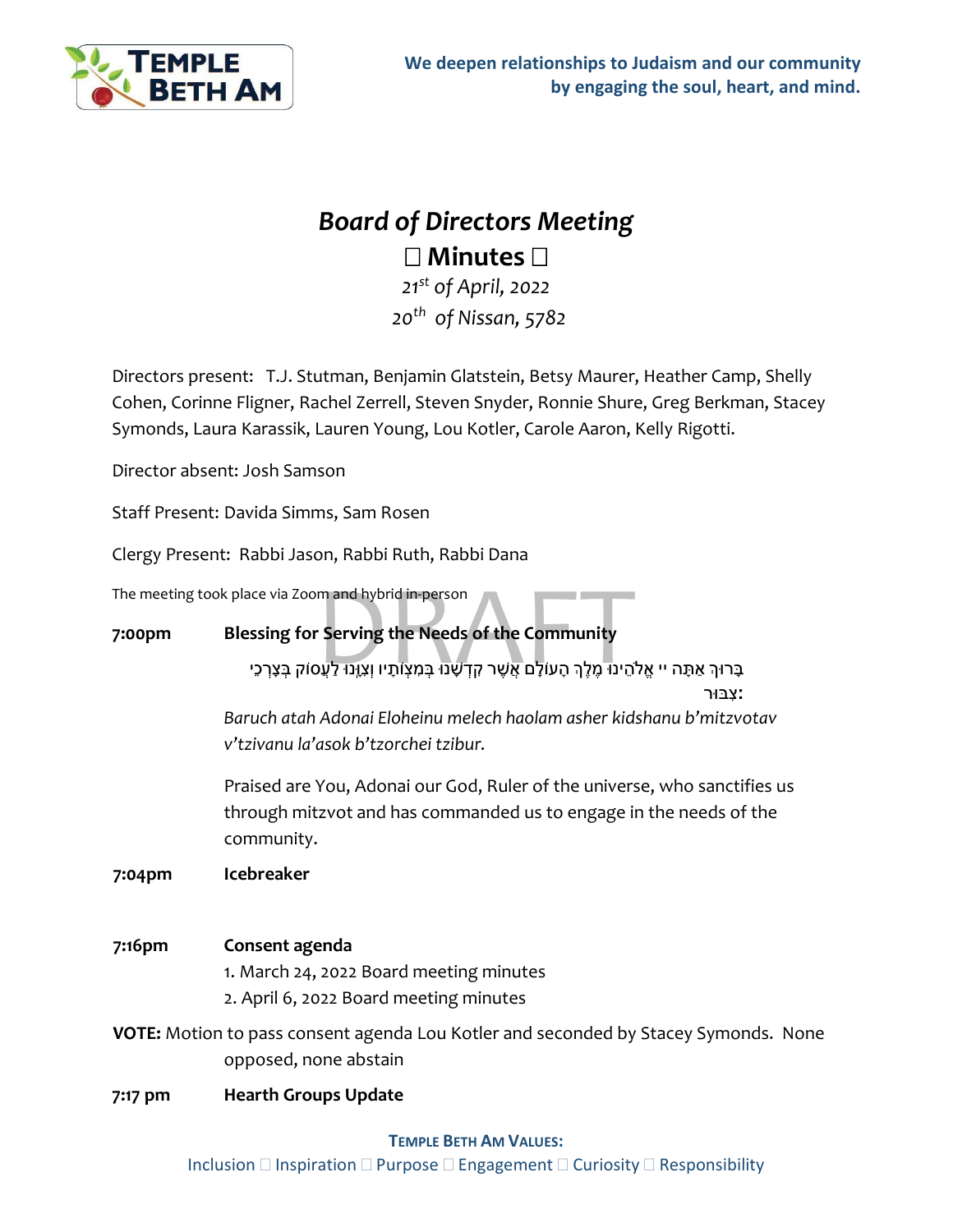-230 unique individuals involved

-Measures of success: improved "thickness of connection", repeat attendance,

-Need to track strategic communication, and track feedback and measurements.

-Recruiting leaders

-Leading and being in one of these groups can be powerful

-Breakout groups to ask Board if any questions have come up

#### **7:50pm 2022-2023 Budget (Goals 1-4)**

-How are we going to use our resources and use the budget as a moral document

-What are the assumptions that are being baked into the budget

-Finance committee has made recommendation, one deliverable not yet ready for presentation

-A budget that is programmed to meet the soul, heart and mind of TBA

ation<br>hat is programmed to meet the soul, hear<br>the presentation with details on essential s -Power Point presentation with details on essential spending and an announcement of a large donation by an individual family

-SEED adjustment in the budget

-Discussion of funds and how used

- **8:14pm Executive Session with Davida Simms and Clergy**
- **8:27pm Move out of Executive Session, still in discussion of Budget**
- **8:30pm Executive Session with Davida Simms and Clergy**
- **8:34pm Move out of Executive Session**

#### **8:34pm Mutual Review**

-Being mindful of how money is spent, being thoughtful about how we use our Board goals and how that directs use of spending

-With the use of goals, and prioritize in a coordinated fashion, of how to move forward